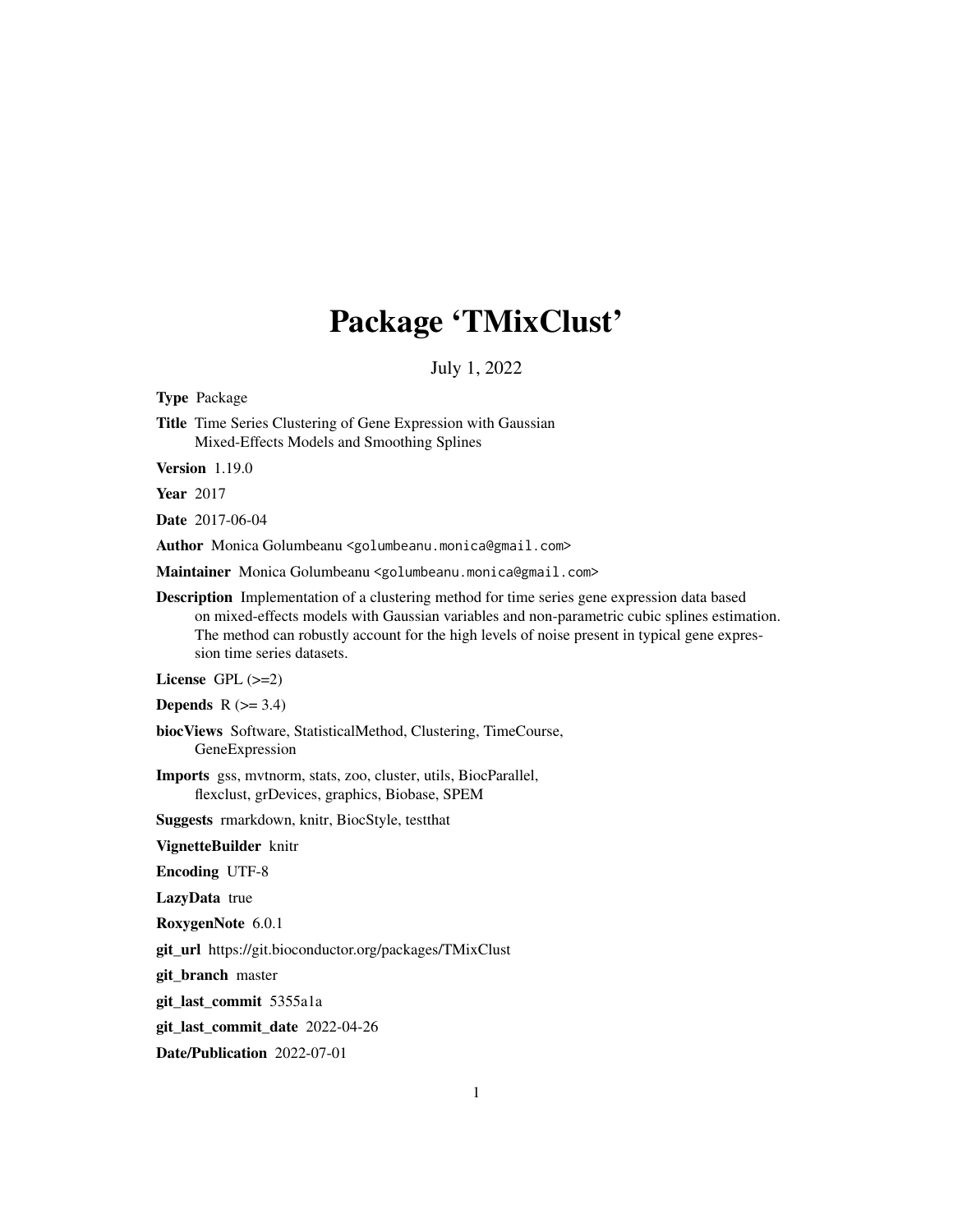# <span id="page-1-0"></span>R topics documented:

| Index | 14 |
|-------|----|

TMixClust-package *The main usages of TMixClust*

#### Description

Description of package TMixClust

# **Overview**

TMixClust is a soft-clustering method which employs mixed-effects models with nonparametric smoothing spline fitting and is able to robustly stratify genes by their complex time series patterns. The package has, besides the main clustering method, a set of functionalities assisting the user to visualise and assess the clustering results, and to choose the most optimal clustering solution.

#### Author(s)

Monica Golumbeanu, <monica.golumbeanu@bsse.ethz.ch>

# References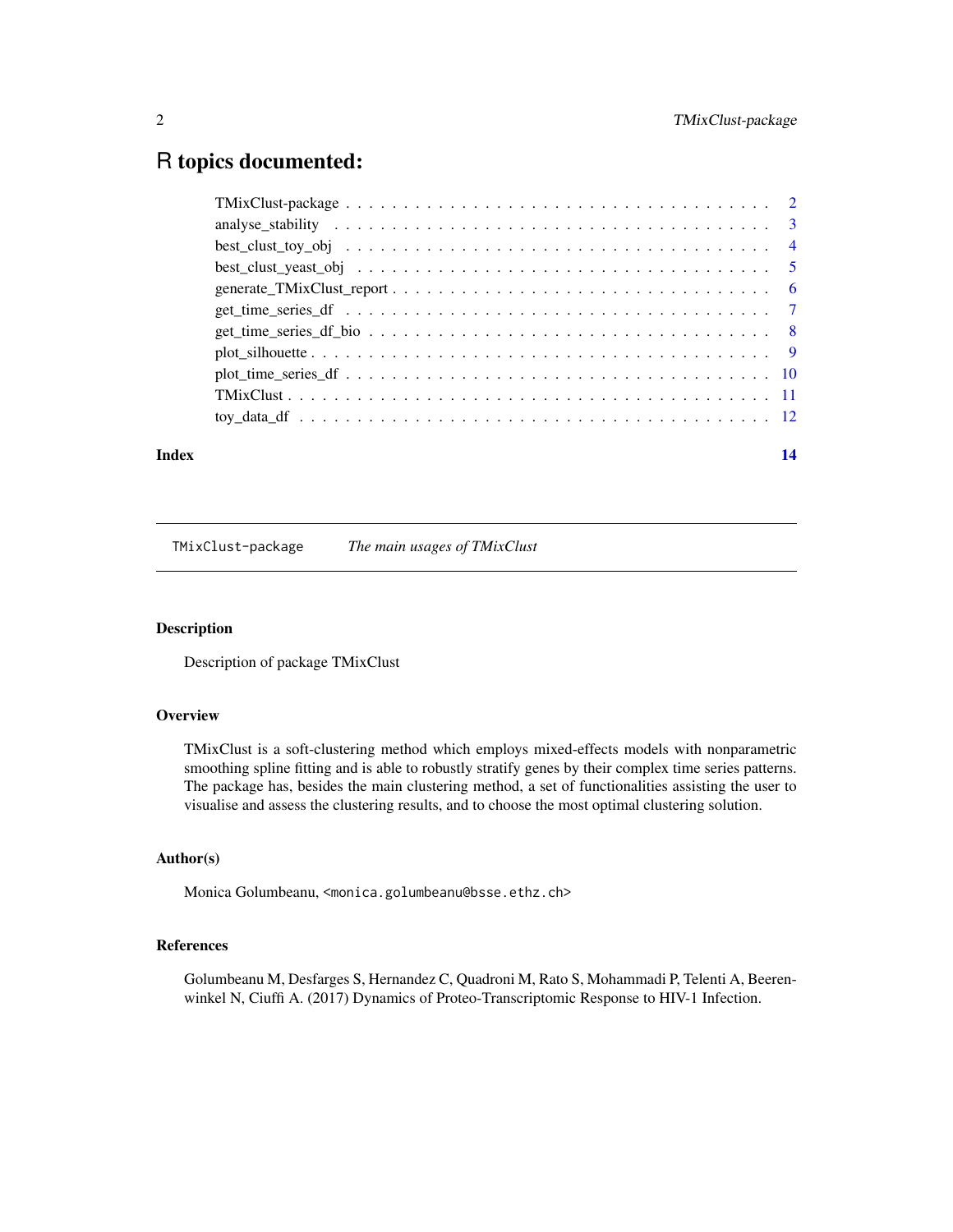<span id="page-2-0"></span>analyse\_stability *Stability analysis, clustering evaluation and optimal solution selection*

#### Description

analyse\_stability Performs multiple clustering runs with TMixClust, analyses the agreement between runs with the Rand index and returns the clustering solution with the largest likelihood. A plot of agreement probability between all the runs and the run with the maximum likelihood is produced.

#### Usage

```
analyse_stability(time_series_df, time_points = seq_len(ncol(time_series_df)),
  nb_{\text{clusters}} = 2, em_iter_max = 1000, mc_em_iter_max = 10,
  em_ll_convergence = 0.001, nb_clustering_runs = 3, nb_cores = 1)
```
#### Arguments

|                    | time_series_df data frame containing the time series. Each row is a time series comprised of<br>the time series name which is also the row name, and the time series values at<br>each time point. |  |  |
|--------------------|----------------------------------------------------------------------------------------------------------------------------------------------------------------------------------------------------|--|--|
| time_points        | vector containing numeric values for the time points. Default: seq_len(ncol(time_series_df)).                                                                                                      |  |  |
| nb_clusters        | desired number of clusters                                                                                                                                                                         |  |  |
| em_iter_max        | maximum number of iterations for the expectation-maximization (EM) algo-<br>rithm. Default: 1000.                                                                                                  |  |  |
|                    | mc_em_iter_max maximum number of iterations for Monte-Carlo resampling. Default is 10.                                                                                                             |  |  |
| em_11_convergence  |                                                                                                                                                                                                    |  |  |
|                    | convergence threshold for likelihood improvement. Default is 0.001.                                                                                                                                |  |  |
| nb_clustering_runs |                                                                                                                                                                                                    |  |  |
|                    | number of times the clustering procedure is repeated on the input data. Default<br>is $3$ .                                                                                                        |  |  |
| nb_cores           | number of cores to be used to run the separate clustering operations in parallel.<br>Default is 1.                                                                                                 |  |  |
|                    |                                                                                                                                                                                                    |  |  |

#### Value

TMixClust object with the highest likelihood. Renders a plot showing the overall distribution of the Rand index, which allows the user to assess clustering stability.

#### Author(s)

Monica Golumbeanu, <monica.golumbeanu@bsse.ethz.ch>

#### References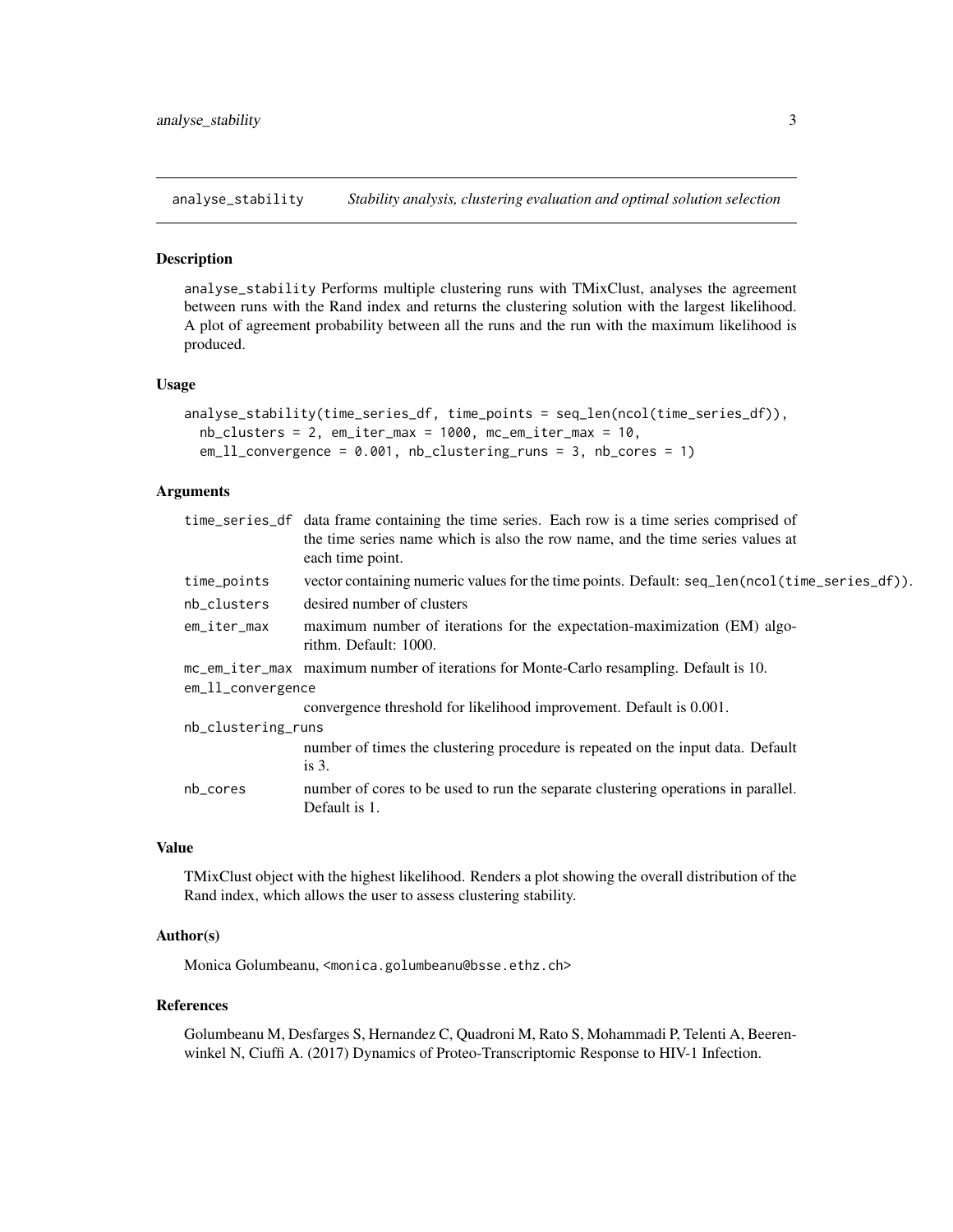#### <span id="page-3-0"></span>Examples

```
# Load the toy time series data provided with the TMixClust package
data(toy_data_df)
# Identify the most optimal clustering solution with 3 clusters
best_clust_obj = analyse_stability(toy_data_df, nb_clusters = 3,
                                    nb_{\text{clustering\_runs}} = 4, nb_{\text{cores}} = 1# Plot the time series from each cluster
for (i in seq_len(3)) {
    # Extract the time series in the current cluster and plot them
   c_df=toy_data_df[which(best_clust_obj$em_cluster_assignment==i),]
   plot_time_series_df(c_df, plot_title = paste("cluster",i))
}
```
best\_clust\_toy\_obj *TMixClust object containing the optimal clustering solution for the toy data with 3 clusters.*

#### Description

This object contains the result of clustering and stability analysis corresponding to the clustering solution with the highest likelihood among 10 different runs of clustering on the toy data with  $K=3$ clusters.

#### Usage

best\_clust\_toy\_obj

### Format

A TMixClust object.

#### Value

optimal clustering solution for the toy data

#### Author(s)

Monica Golumbeanu, <monica.golumbeanu@bsse.ethz.ch>

### References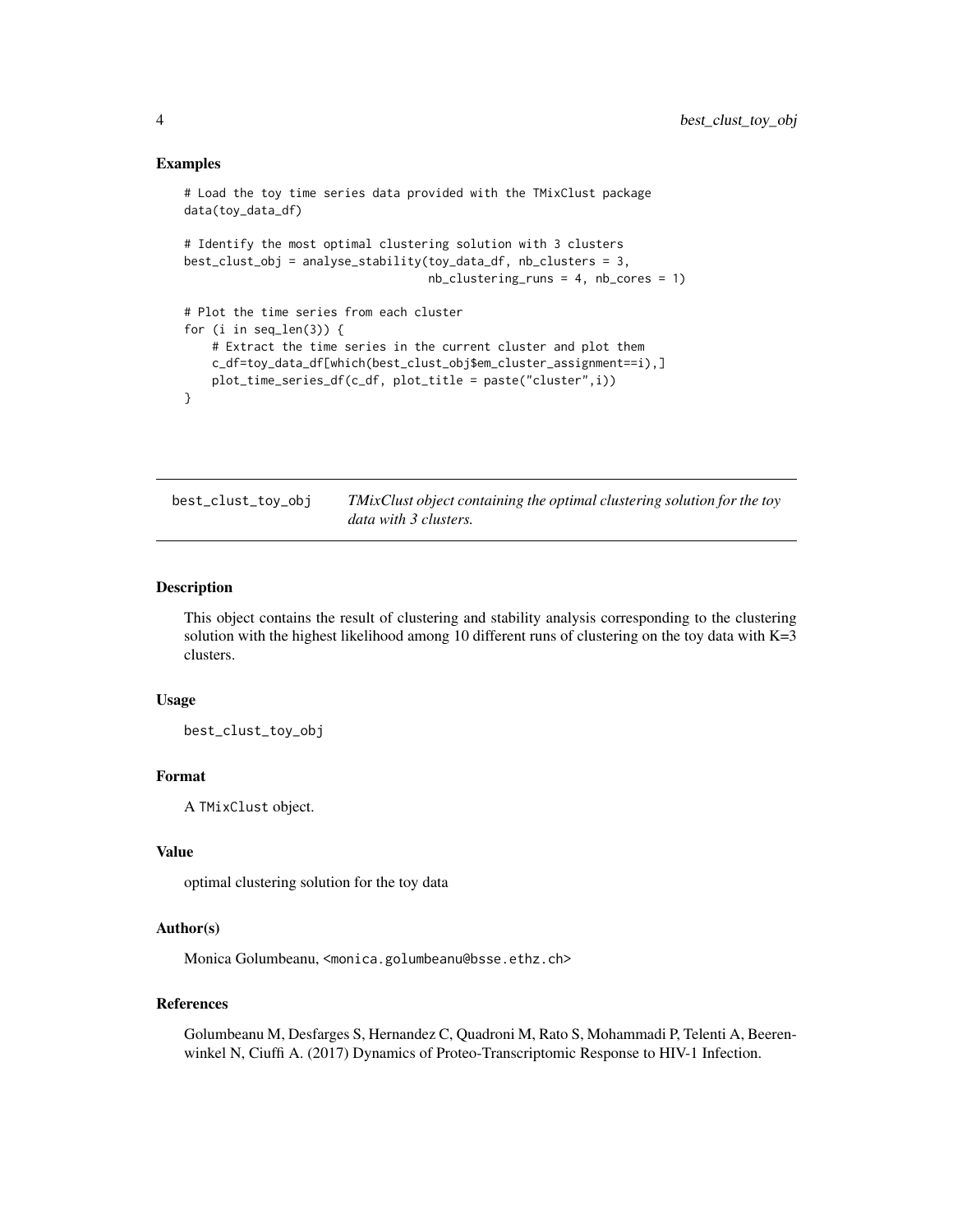# <span id="page-4-0"></span>best\_clust\_yeast\_obj 5

#### Examples

```
# Load the optimal clustering solution for the toy data
# provided with the TMixClust package
data("best_clust_toy_obj")
# Print the first lines of the toy clustering object
```

```
head(best_clust_toy_obj)
```
best\_clust\_yeast\_obj *TMixClust object containing the optimal clustering solution for the yeast data.*

# **Description**

This object contains the result of clustering and stability analysis corresponding to the clustering solution with the highest likelihood among 10 different runs of clustering on the yeast data with K=4 clusters.

#### Usage

best\_clust\_yeast\_obj

#### Format

A TMixClust object.

### Value

optimal clustering solution for the yeast data

# Author(s)

Monica Golumbeanu, <monica.golumbeanu@bsse.ethz.ch>

#### References

Golumbeanu M, Desfarges S, Hernandez C, Quadroni M, Rato S, Mohammadi P, Telenti A, Beerenwinkel N, Ciuffi A. (2017) Dynamics of Proteo-Transcriptomic Response to HIV-1 Infection.

### Examples

```
# Load the optimal clustering solution for the yeast data
# provided with the TMixClust package
data("best_clust_yeast_obj")
# Print the first lines of the yeast clustering object
```

```
head(best_clust_yeast_obj)
```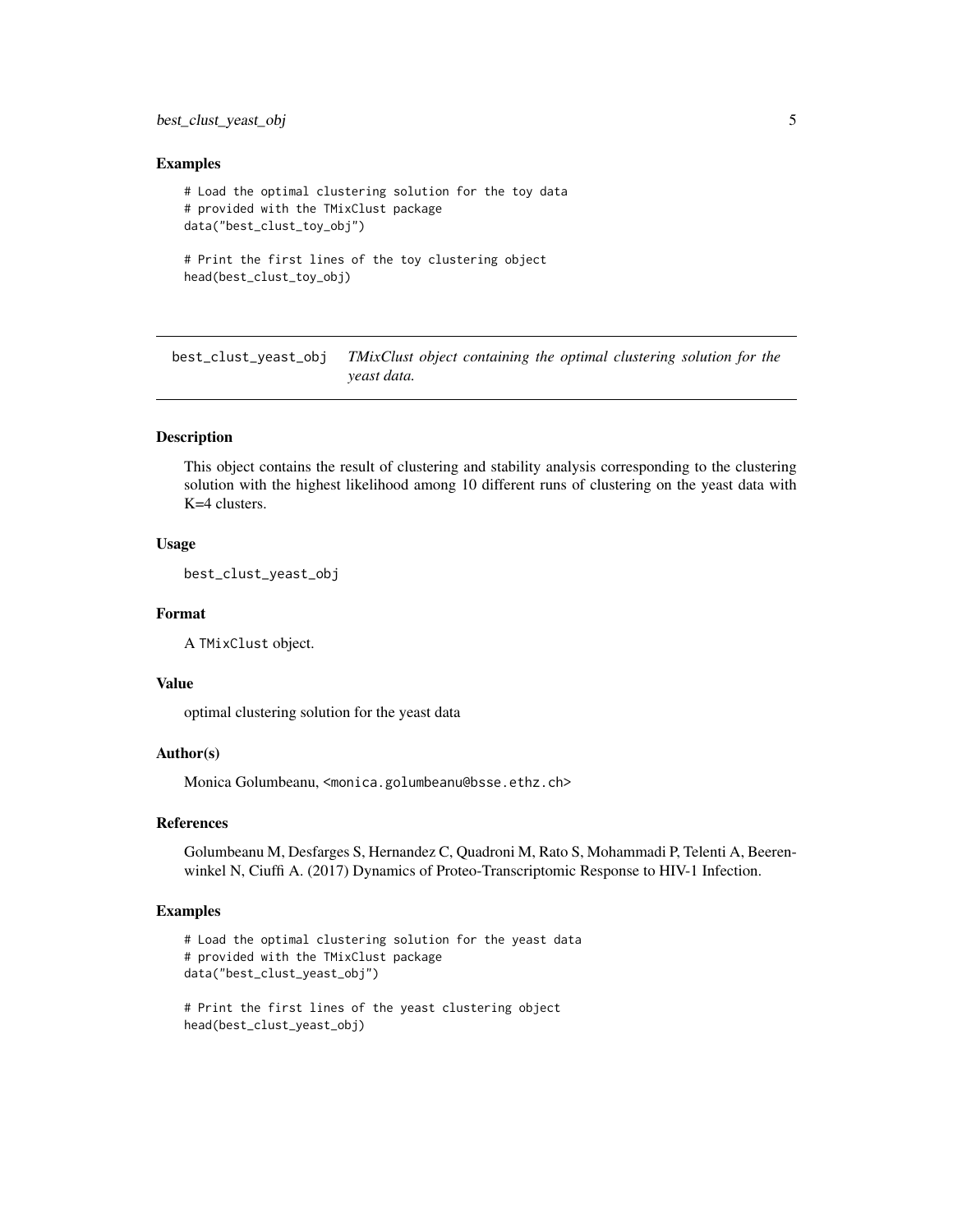```
generate_TMixClust_report
```
*Generates a series of files containing a summary of the TMixClust analysis results*

# Description

generate\_TMixClust\_report

#### Usage

```
generate_TMixClust_report(TMixClust_object, report_folder = paste(getwd(),
  "/TMixClust_report/", sep = ""), data_color = "#fd8d3c", x_label = "time",
 y_label = "value")
```
# Arguments

TMixClust\_object

|               | list object created by the TMixClust function (see function TMixClust)                                                              |
|---------------|-------------------------------------------------------------------------------------------------------------------------------------|
| report_folder | full path of the folder where the report files will be saved. Default is TMix-<br>Clust_report/folder in current working directory. |
| data_color    | color of the time series to be used when generating the cluster plots. Default is<br>orange.                                        |
| x_label       | label of the x axis for the cluster plots. Default is "time"                                                                        |
| y_label       | label of the y axis for the cluster plots. Default is "value"                                                                       |

#### Value

Produces a series of files containing information about the clustering results and saves them in the provided folder location. The folder contains the following:

- log-lihelihood.txt file with the log likelihood values at each iteration on separate lines
- log-likelihood.pdf plot of log-likelihood at each iteration
- posterior.txt file with the posterior probabilities of all the time-series for each cluster
- estimated\_curves/ folder containing a number of files equal to the number of clusters; each file has 4 lines consisting of curve values and their confidence intervals (first 3 lines) for a discrete time grid (last line).
- clusters/ folder containing a plot with the time series in each cluster, a silhouette plot of the clustering configuration, as well as, for each cluster, a file containing the names of the time series in the respective cluster and a file containing the names and time series values for the time series in each cluster.

### Author(s)

Monica Golumbeanu, <monica.golumbeanu@bsse.ethz.ch>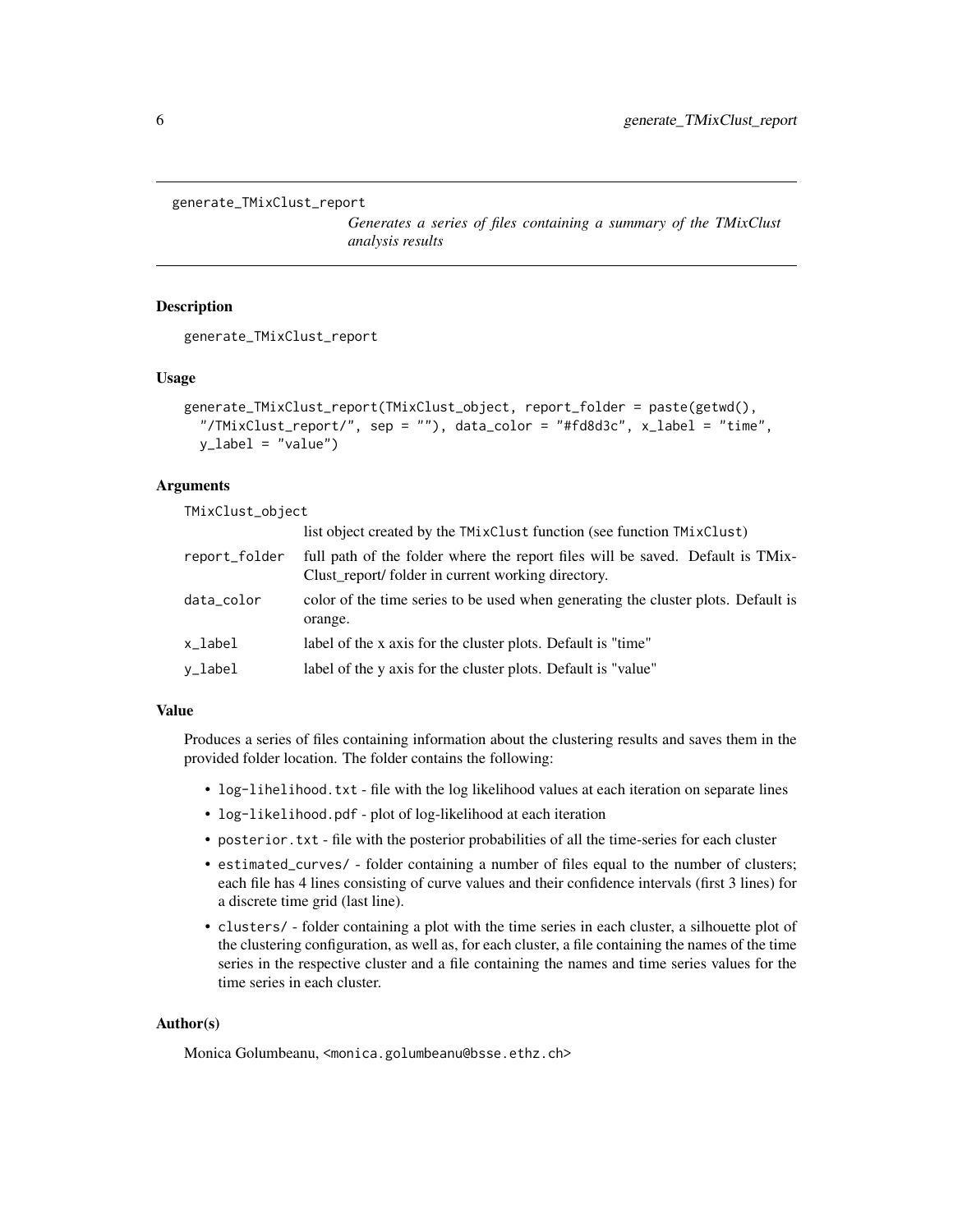#### <span id="page-6-0"></span>References

Golumbeanu M, Desfarges S, Hernandez C, Quadroni M, Rato S, Mohammadi P, Telenti A, Beerenwinkel N, Ciuffi A. (2017) Dynamics of Proteo-Transcriptomic Response to HIV-1 Infection.

#### Examples

```
## Not run:
# Load the toy time series data provided with the TMixClust package
data(toy_data_df)
# Cluster the toy data with default parameters
TMixClust_obj = TMixClust(toy_data_df)
# Generate a TMixClust report in the current working directory
generate_TMixClust_report(TMixClust_obj)
```
## End(Not run)

get\_time\_series\_df *Extracts a time series data frame from a text file*

#### **Description**

get\_time\_series\_df creates a data frame containing time series data from a file.

#### Usage

```
get_time_series_df(data_file)
```
#### Arguments

data\_file path to a tab-delimited text file containing the time series data formatted such that each row contains a time-series represented by its name (e.g. gene name, protein name, etc.) and the values at each time point.

## Value

A data frame containing the time series

#### Author(s)

Monica Golumbeanu, <monica.golumbeanu@bsse.ethz.ch>

#### References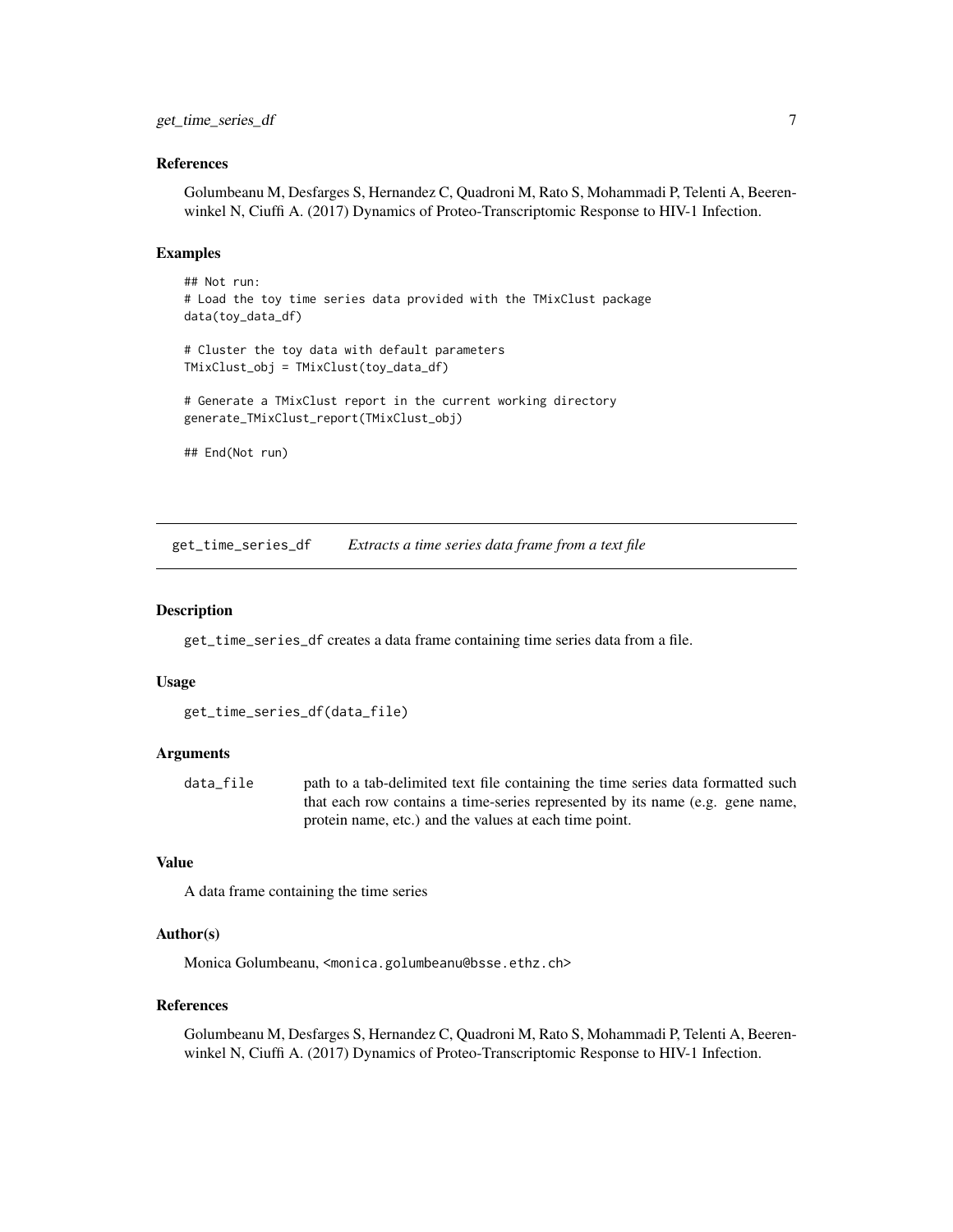#### Examples

```
# Load a simulated toy time-series data provided with the package
toy_data_file = system.file("extdata", "toy_time_series.txt",
package = "TMixClust")
toy_data= get_time_series_df(toy_data_file)
```

```
# Print the first lines of the resulting data frame
print(head(toy_data))
```

```
get_time_series_df_bio
```
*Extracts a time series data frame from a Bioconductor Biobase ExpressionSet object.*

#### Description

get\_time\_series\_df\_bio creates a data frame with time series data from a Bioconductor Biobase ExpressionSet object.

#### Usage

```
get_time_series_df_bio(bio_obj)
```
#### Arguments

bio\_obj Bioconductor Biobase ExpressionSet object. The assayData has to contain a matrix where each row is a gene time series and each column contains the time series values at each time point. The number of columns is equal to the number of time points, while the number of rows is equal to the number of genes.

#### Value

A data frame containing the time series

#### Author(s)

Monica Golumbeanu, <monica.golumbeanu@bsse.ethz.ch>

# References

<span id="page-7-0"></span>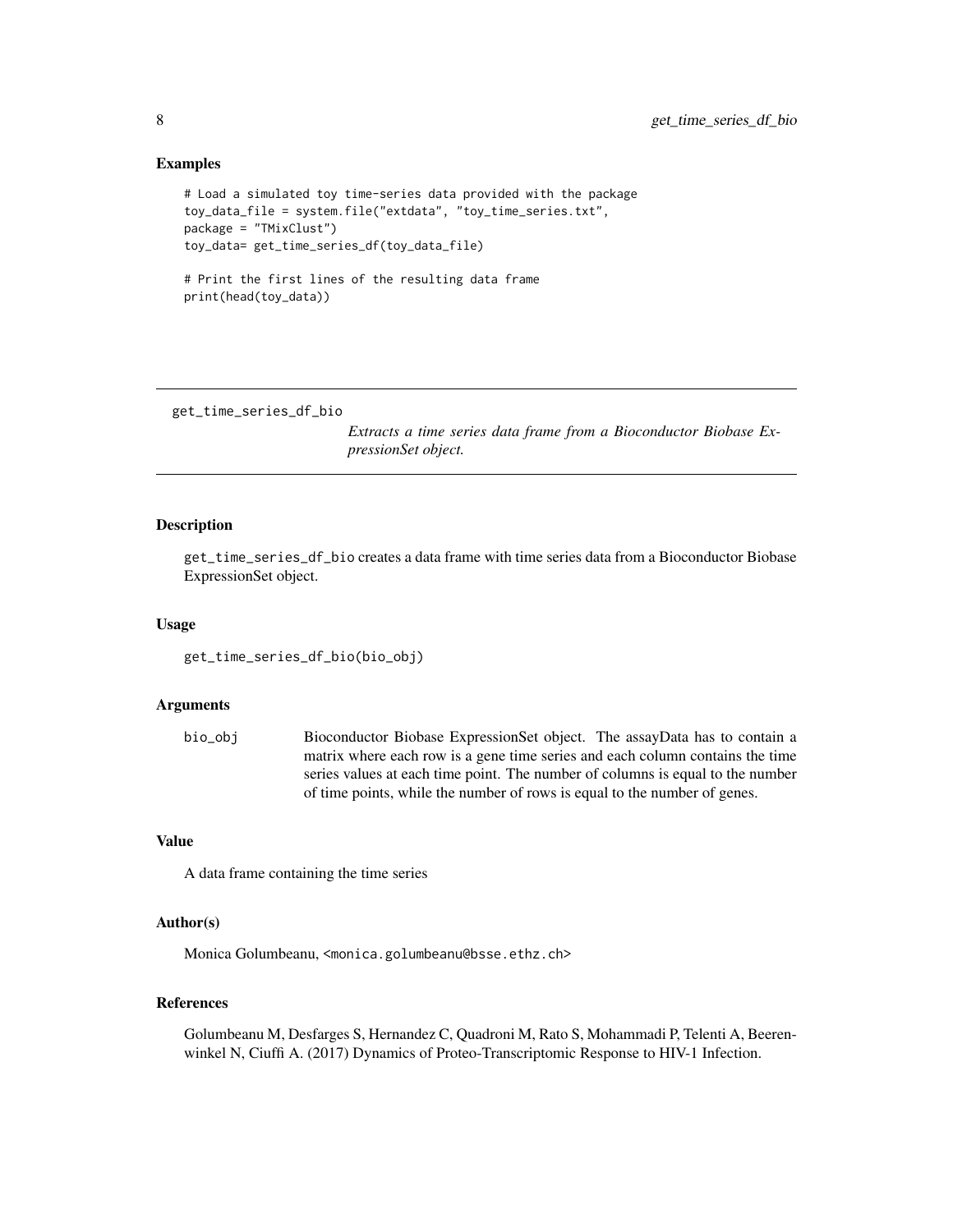# <span id="page-8-0"></span>plot\_silhouette 9

#### Examples

```
# Load the SOS pathway data from Bioconductor package SPEM
library(SPEM)
data(sos)
sos_data = get_time_series_df_bio(sos)
# Print the first lines of the retrieved time series data frame
print(head(sos_data))
```
plot\_silhouette *Generates a silhouette plot for a given clustering configuration.*

#### Description

plot\_silhouette

#### Usage

```
plot_silhouette(TMixClust_object, sim_metric = "euclidean",
  sil\_color = "#bdbdd")
```
#### Arguments

TMixClust\_object

|            | list object created by the TMixClust function (see function TMixClust)                                                |
|------------|-----------------------------------------------------------------------------------------------------------------------|
| sim_metric | character string taking one of the possible values: "euclidean", "gower" or "man-<br>hattan". Default is "euclidean". |
| sil color  | color of the bars representing the silhouette widths on the plot                                                      |

#### Value

List object with the following components:

- similarity\_m similarity matrix
- silh silhouette object

Renders a plot comprised of a set of barplots with the distributions of silhouette coefficients for the data points in each cluster. Each barplot has indicated on its right hand side the total number of points in the corresponding cluster. The plot also indicates with a dotted line, the overall average silhouette width, whose value is specified at the bottom of the plot.

#### Author(s)

Monica Golumbeanu, <monica.golumbeanu@bsse.ethz.ch>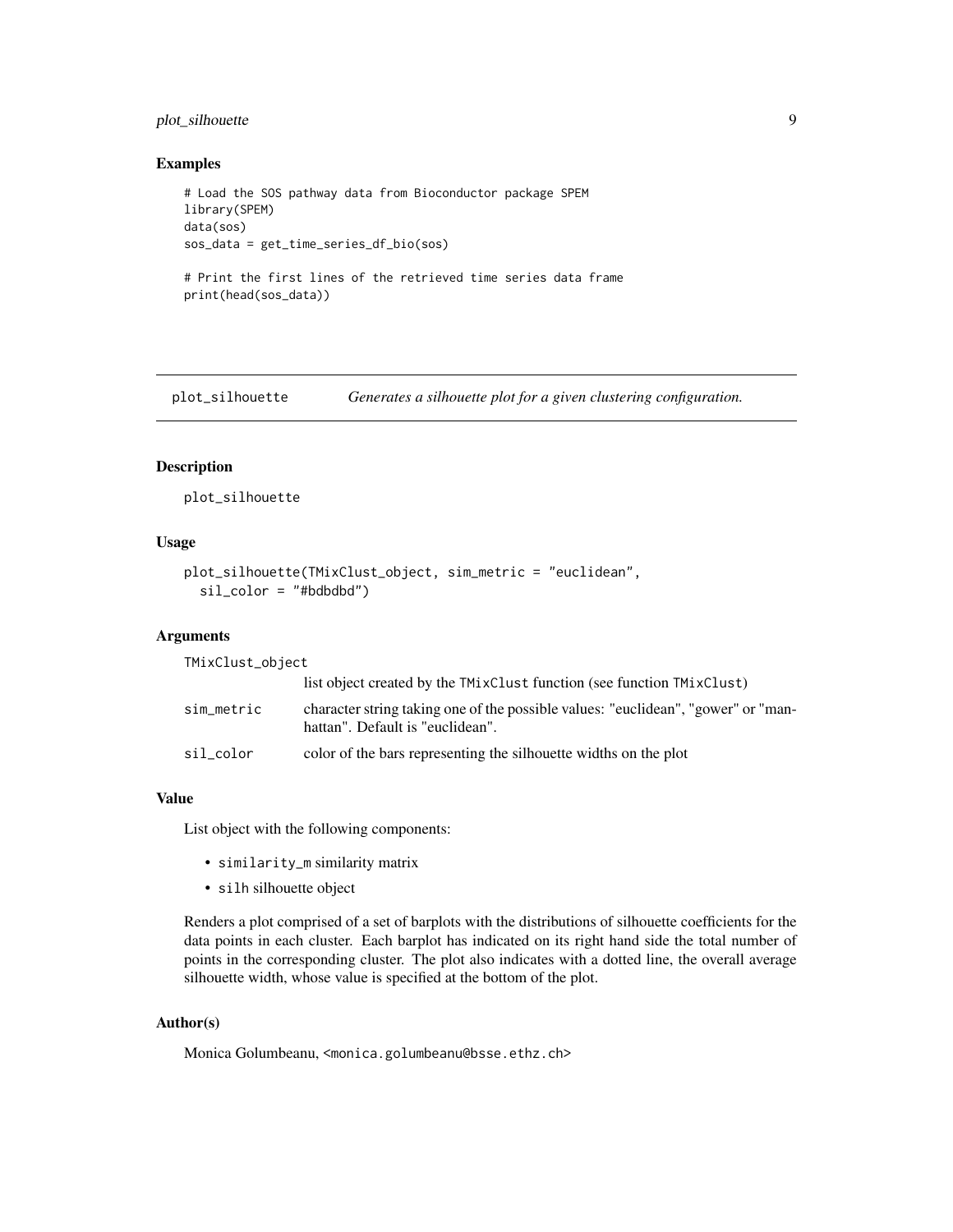#### <span id="page-9-0"></span>References

Golumbeanu M, Desfarges S, Hernandez C, Quadroni M, Rato S, Mohammadi P, Telenti A, Beerenwinkel N, Ciuffi A. (2017) Dynamics of Proteo-Transcriptomic Response to HIV-1 Infection.

#### Examples

# Load the TMixClust object associated to the toy time series data # provided with the TMixClust package data(best\_clust\_toy\_obj)

# Plot the silhouette for the clustering stored in the toy TMixClust object plot\_silhouette(best\_clust\_toy\_obj)

plot\_time\_series\_df *Plots all the time series stored in a data frame object*

#### Description

plot\_time\_series\_df allows the user to visualise the time series from a given data set.

#### Usage

```
plot_time_series_df(ts_df, time_points = seq_len(ncol(ts_df)),
  data\_color = "#fd8d3c", x\_label = "time", y\_label = "value",plot_title = "Time series plot")
```
#### Arguments

| ts df       | data frame containing on each row a time-series                                          |
|-------------|------------------------------------------------------------------------------------------|
| time_points | vector containing the values of the time points. Default: seq_len(ncol(time_series_df)). |
| data_color  | color of the time series to be used for the plot. Default is orange.                     |
| x_label     | label of the x axis of the plot. Default is "time"                                       |
| v_label     | label of the y axis of the plot. Default is "value"                                      |
| plot_title  | title of the plot. Default is "Time series plot".                                        |

#### Value

Plots a figure with all the the time series in the data set

#### Author(s)

Monica Golumbeanu, <monica.golumbeanu@bsse.ethz.ch>

#### References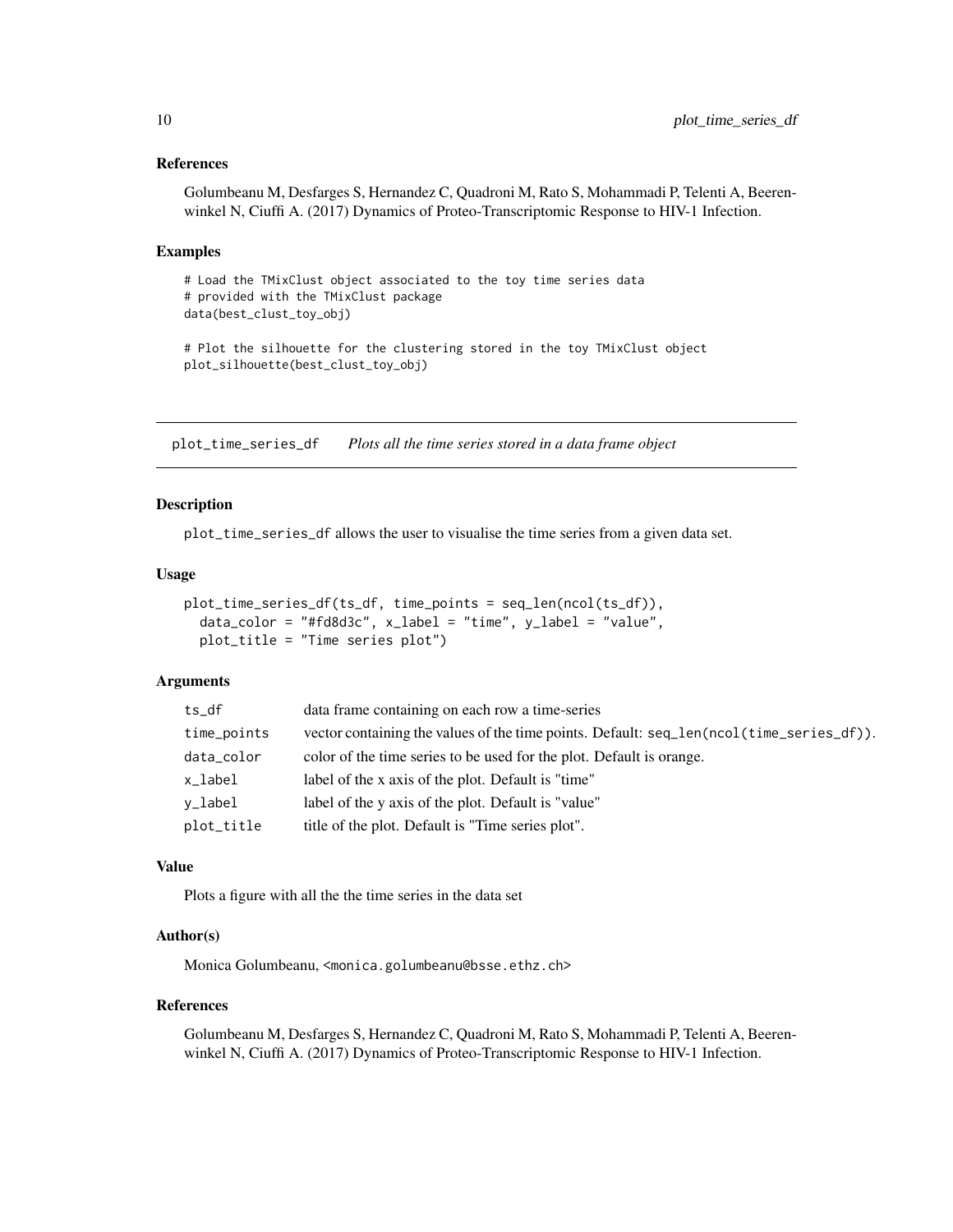#### <span id="page-10-0"></span>TMixClust 11

#### Examples

```
# Load the toy time series data provided with the TMixClust package
data(toy_data_df)
```

```
# Plot the time series
plot_time_series_df(toy_data_df)
```
TMixClust *Clusters the time series data in a given number of groups*

# Description

TMixClust is the central function of the package. It clusters the given time series data into a specified number of clusters.

#### Usage

```
TMixClust(time_series_df, time_points = seq_len(ncol(time_series_df)),
  nb_clusters = 2, em_iter_max = 1000, mc_em_iter_max = 10,
  em_l1_convergence = 0.001)
```
#### Arguments

|                       | time_series_df data frame containing the time series. Each row is a time series comprised of       |
|-----------------------|----------------------------------------------------------------------------------------------------|
|                       | the time series name which is also the row name, and the time series values at<br>each time point. |
| time_points           | vector containing numeric values for the time points. Default: seq_len(ncol(time_series_df)).      |
| nb_clusters           | desired number of clusters                                                                         |
| em_iter_max           | maximum number of iterations for the expectation-maximization (EM) algo-<br>rithm. Default: 1000.  |
|                       | mc_em_iter_max maximum number of iterations for Monte-Carlo resampling. Default is 100.            |
| $em\_11$ _convergence |                                                                                                    |
|                       | convergence threshold for likelihood improvement. Default is 0.001.                                |

#### Value

list object with the following attributes:

- em\_gss\_obj\_list object of class gss containing estimated parameters of the mixed-effects model (see package vignette for more details).
- em\_pi\_k vector containing the mixing coefficients corresponding to each cluster
- em\_mat\_post matrix containing the posterior values for each time series and cluster
- em\_cluster\_assignment vector with the clustering attribution for each time series
- el\_ll vector containing the log likelihood values at each iteration in the EM algorithm
- ts\_data the same as the input time series data-frame
- ts\_time\_points the same as the input time-points vector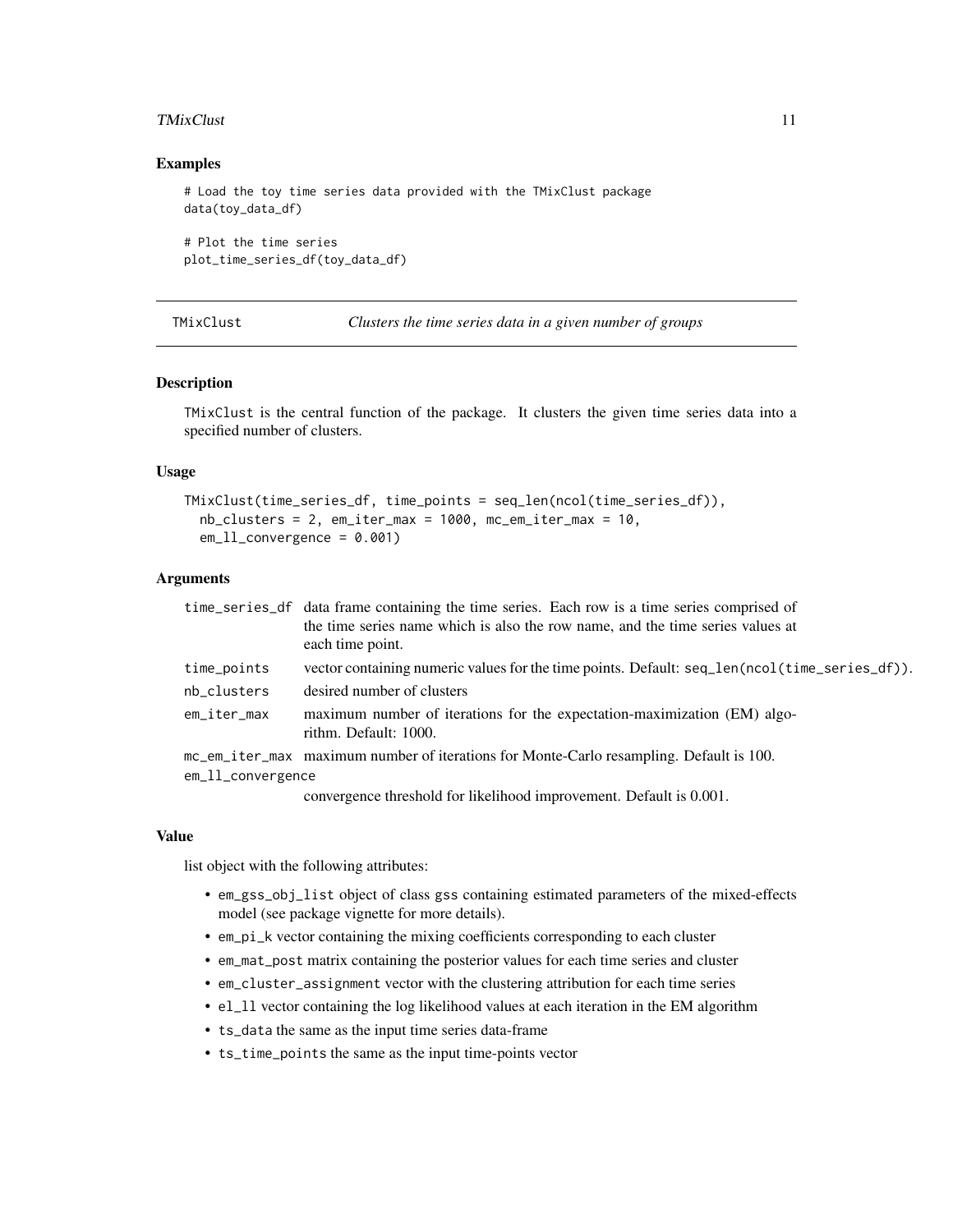#### <span id="page-11-0"></span>Author(s)

Monica Golumbeanu, <monica.golumbeanu@bsse.ethz.ch>

# References

Golumbeanu M, Desfarges S, Hernandez C, Quadroni M, Rato S, Mohammadi P, Telenti A, Beerenwinkel N, Ciuffi A. (2017) Dynamics of Proteo-Transcriptomic Response to HIV-1 Infection.

#### Examples

# Load the toy time series data provided with the TMixClust package data(toy\_data\_df)

# Cluster the toy data with default parameters TMixClust\_obj = TMixClust(toy\_data\_df)

toy\_data\_df *Simulated time-series gene expression data*

#### Description

This data set contains a toy example of time-series gene expression data.

#### Usage

toy\_data\_df

# Format

A data frame with 91 rows and 6 columns. The columns correspond to different time points, while the rownames of the data frame correspond to gene names.

#### Value

toy data

#### Author(s)

Monica Golumbeanu, <monica.golumbeanu@bsse.ethz.ch>

### References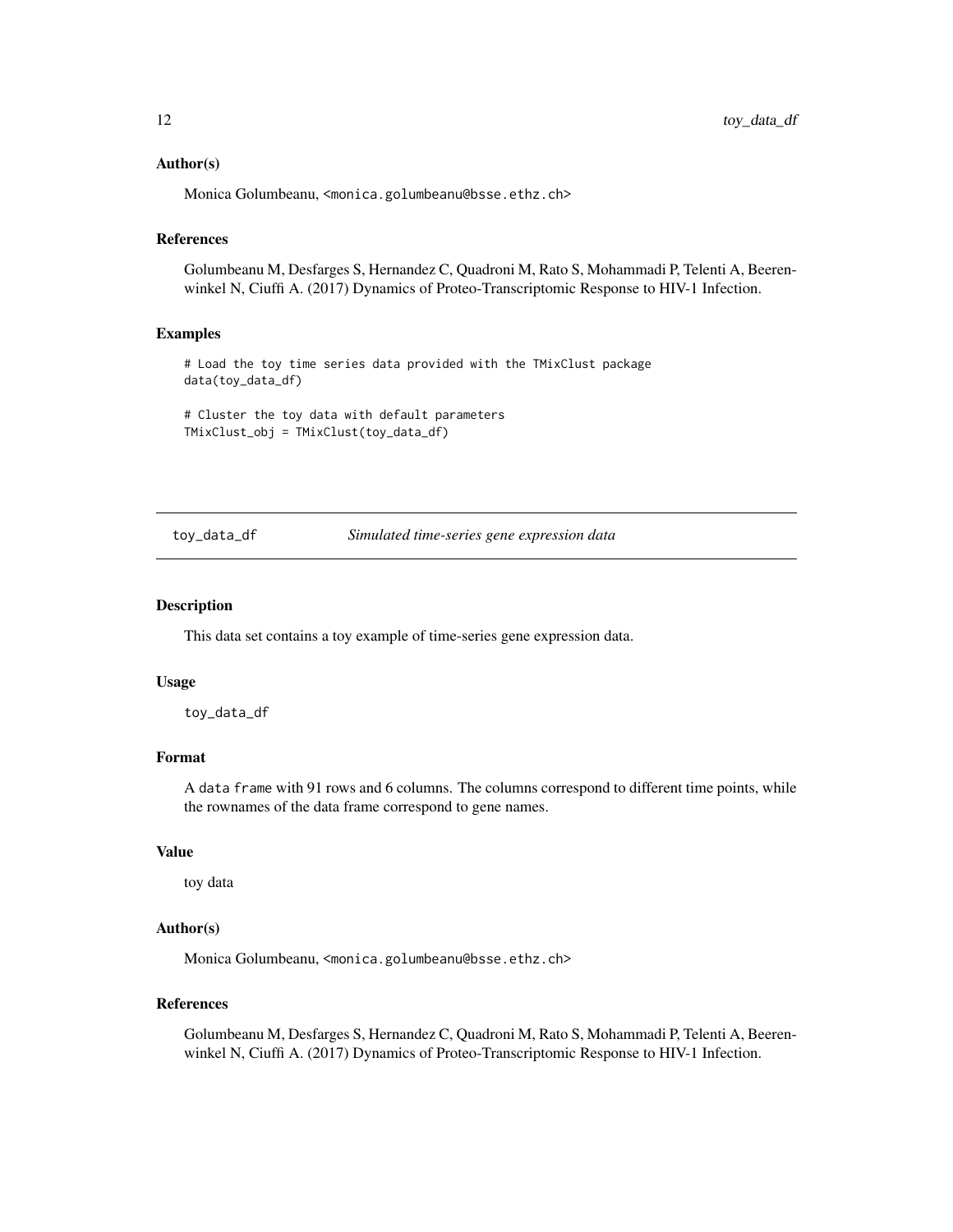toy\_data\_df 13

# Examples

# Load the toy time series data provided with the TMixClust package data("toy\_data\_df")

# Print the first lines of the toy data frame head(toy\_data\_df)